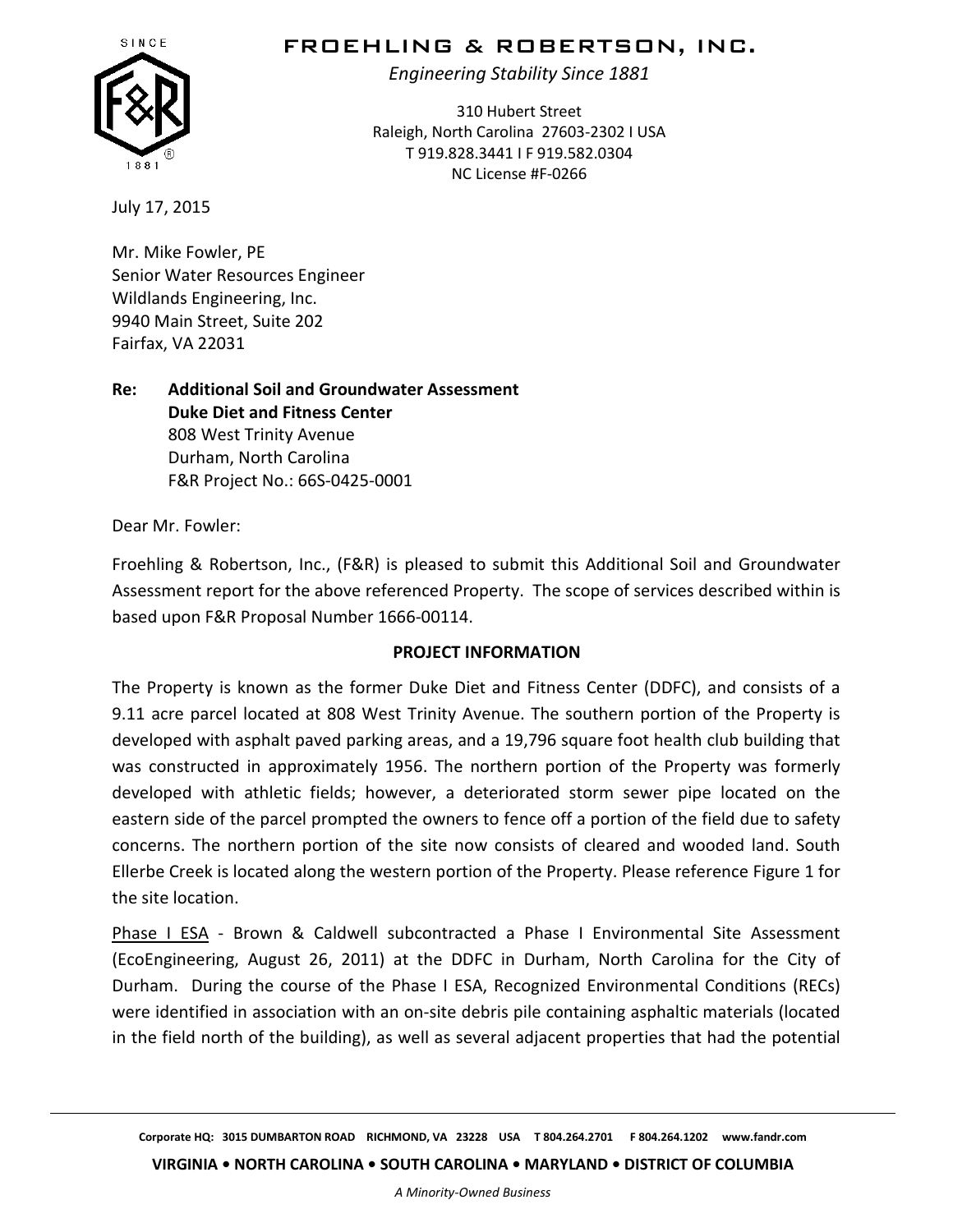

to impact the DDFC property. EcoEngineering recommended conducting a Phase II ESA to address the RECs.

Limited Phase II - Brown & Caldwell subsequently performed a Limited Phase II Investigation in December 2011 and September 2013 to evaluate the soil and groundwater impacts associated with the above RECs. Brown and Caldwell collected soil and groundwater samples from adjacent to the asphalt pile, and submitted the samples for laboratory analysis of Volatile Petroleum Hydrocarbons (VPH), Extractable Petroleum Hydrocarbons (EPH), Volatile Organic Compounds (VOCs) and Semi-Volatile Organic Compounds (SVOCs). Brown & Caldwell also subcontracted a surveyor to determine the size of the asphalt debris pile, which was determined to contain approximately 473 cubic yards. Based upon the results of the Limited Phase II Investigation, Semi-Volatile Organic Compounds (SVOCs) were identified at the following depths:

- 5 feet below ground surface (bgs) at TW-5, adjacent to the south side of the asphalt debris pile;
- 1-foot bgs at five sampling locations (TW-2 and TW-5 through TW-8) surrounding the asphalt debris pile; and
- 1-foot bgs at two step-out borings near TW-2, to the east-northeast of the asphalt debris pile.

In addition, EPH compounds were identified at a depth of 1-foot bgs at TW-2. With the exception of TW-5, SVOCs were not detected in the samples collected at 5-feet bgs at these locations. Brown and Caldwell therefore concluded that surface runoff from the asphalt debris pile had impacted shallow soils at least 40 feet north and east of the pile. Brown and Caldwell recommended further assessment to define the lateral extent of the SVOCs detected in the soil.

Limited Soil Assessment - Based on the results of the Brown & Caldwell Limited Phase II Investigation, Wildlands Engineering requested for F&R to further delineate the shallow soil contamination near the asphalt debris pile, and provide a cost estimate for remediation of the pile and surrounding impacted soils. F&R completed a Limited Soil Assessment in May 2015, which included the advancement of 27 soil borings around the asphalt debris pile, and in the field north of the existing site structure. F&R collected soil samples from these soil borings at varying depths (from existing ground surface up to 5 feet bgs), and field screened the samples using ultraviolet fluoroscopy (UVF) methods (QED hydrocarbon analyzer). In addition, F&R submitted a total of 21 soil samples for laboratory analysis of VOCs, SVOCs, EPH and VPH. Based upon the results of the laboratory analysis, several SVOCs were detected at concentrations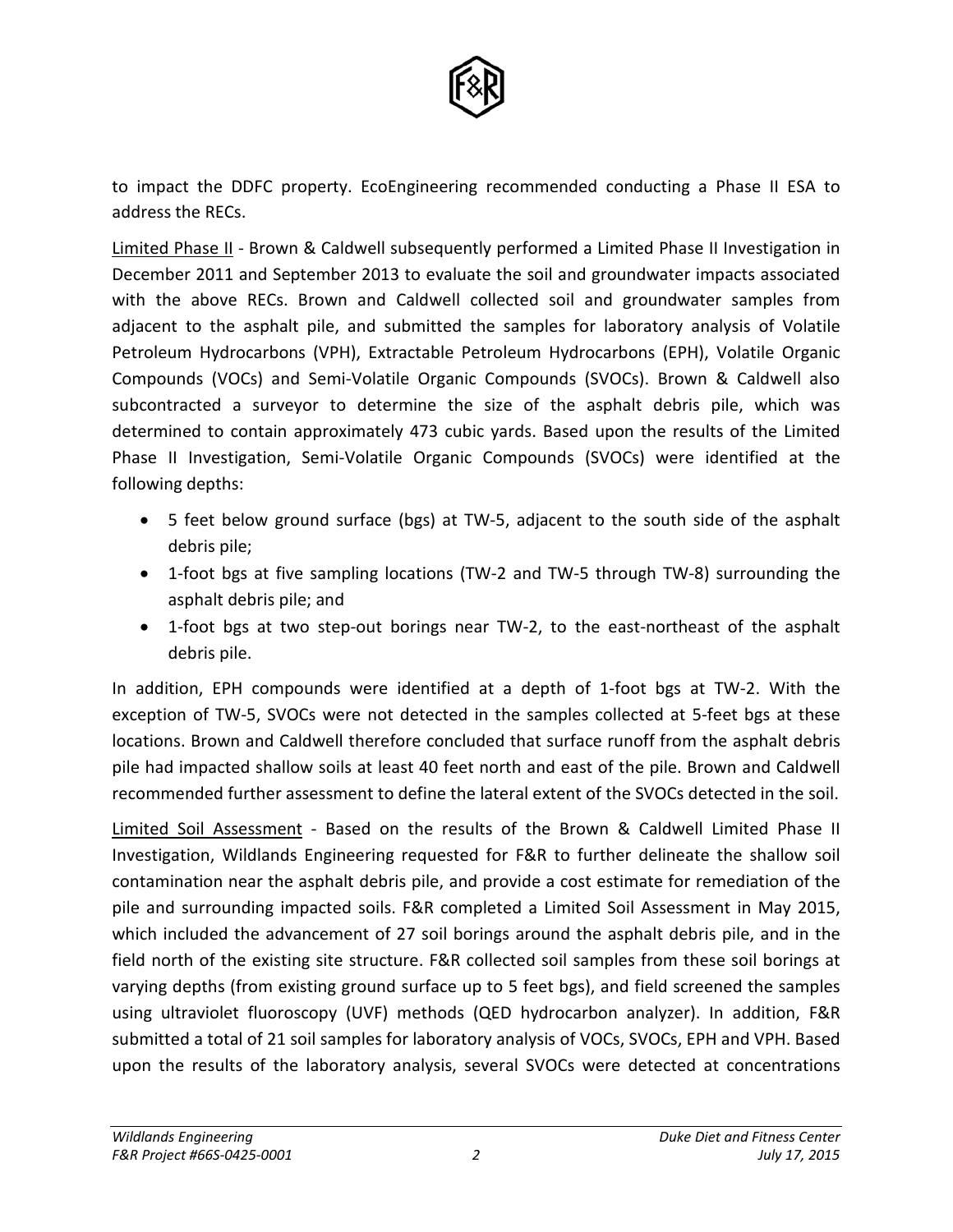

above IHSB Residential and/or protection of Groundwater PSRG standards. Several of these SVOCs were identified as Polycyclic Aromatic Hydrocarbons (PAHs) commonly associated with coal, coal tar, asphalt and as byproducts of incomplete combustion. Several of the PAHs commonly found in asphalt were detected at higher concentrations near the asphalt debris pile. Based upon observations made during the field investigation, as well as the results of the UVF field screening, F&R believed that the widespread detection of PAHs at lower concentrations may be from a different source than the asphalt pile. Possible sources may include previous placement of fill soils, atmospheric deposition of fly ash, or from a previously unknown or unreported fire that may have taken place on the Property.

In addition, F&R detected Diesel Range Organics (DRO) in Boring SB-4, advanced near a vent pipe adjacent to the existing site structure. F&R also detected Gasoline Range Organics (GRO) in Boring SB-29, advanced near the northeast corner of the building. The sources of these detections could not be readily determined; however, based upon the vent pipe observed, F&R suspected the DRO could be associated with a diesel underground storage tank (UST).

F&R also provided cost estimates to remediate the documented contamination at the Property.

See Figure 2 for Brown and Caldwell's and F&R's previous boring locations.

Based upon the findings of F&R's Limited Soil Assessment, Wildlands Engineering requested additional assessment at the Property, including further defining the extents of surficial PAH contamination, and additional investigation of the DRO and GRO detections.

# **SOIL ASSESSMENT ACTIVITIES**

F&R visited the Property on June 29, 2015 to begin the Additional Soil and Groundwater Assessment. F&R proceeded with the assessment by advancing 12 soil borings (SB-30 through SB-41) via direct-push technology (GeoProbe) at the approximate locations shown in the attached Figure 3. F&R notes the boring numbering began with SB-30 as a continuation of F&R's previously submitted Limited Soil Assessment. The borings were typically advanced to groundwater at boring locations SB-30 through SB-35, and to a depth of 8 feet below ground surface (bgs) at boring locations SB-36 through SB-41. SB-42 was excavated by shovel in order to collect a surficial soil sample. Boring locations and depths were determined by F&R staff based on site features, topography, utility locations, former boring locations and the previously discussed concerns.

Soil sample cores from the borings were collected in disposable, 4-foot long acetate sleeves or by shovel. The soil samples were screened in the field using a photo-ionization detector (PID)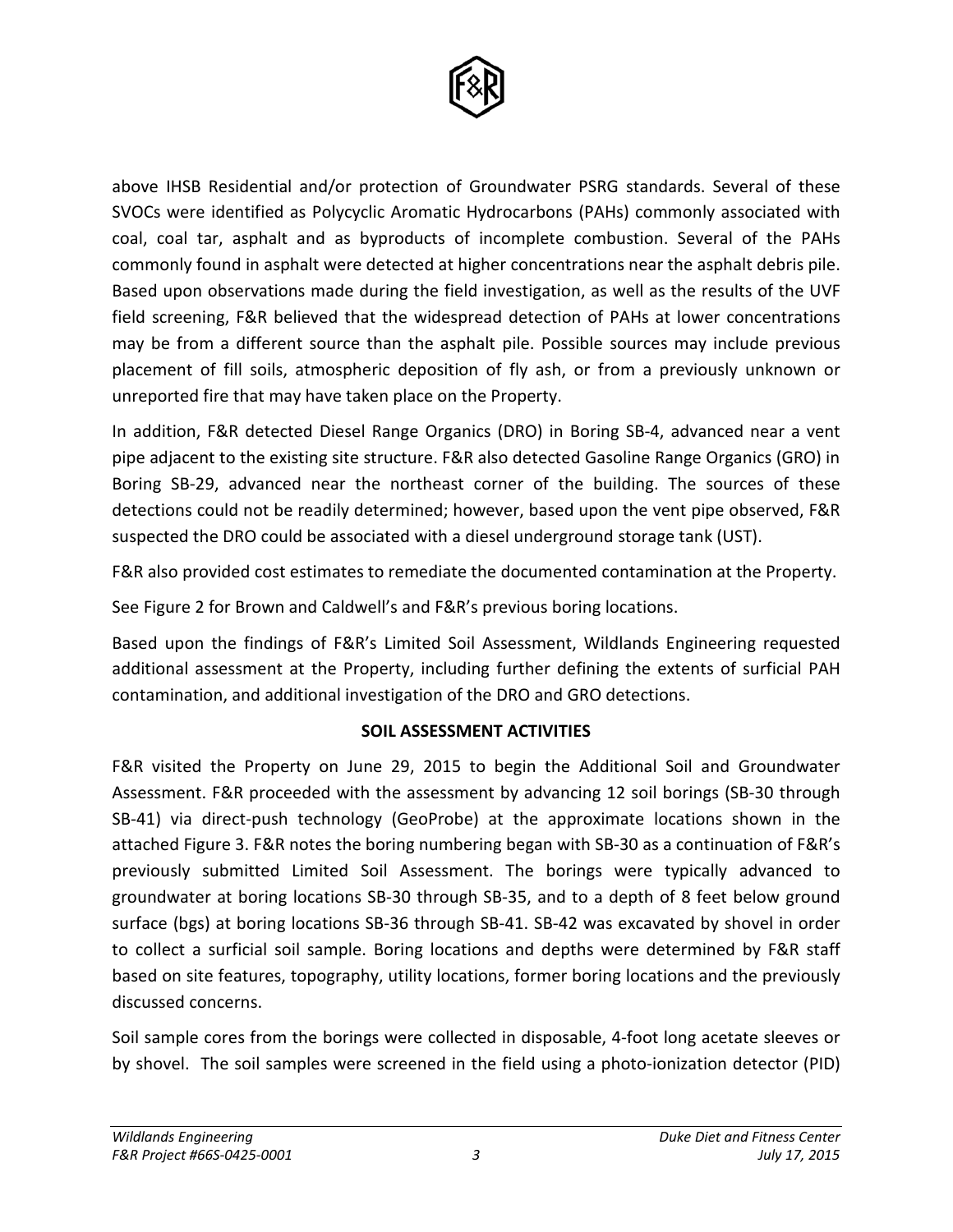

for evidence of volatile organic compounds (VOCs). Evaluation of VOC concentrations was performed using a MiniRae 2000 PID which produces results in parts per million (ppm). A representative soil sample was collected from one-foot sections of each sleeve or hand auger bucket and placed in a re-sealable plastic bag where the vapors were allowed to equilibrate in the headspace of the bag for approximately ten minutes prior to measurement with the PID. The measurements were collected by placing the probe tip into the headspace of the bag. Please reference Figures 1 through 10 for site location, boring locations and site photographs.

F&R also screened soil samples using ultra-violet fluorescence (UVF) methodology, with a QROS QED hydrocarbon analyzer. The QED is capable of identifying the type of hydrocarbon present in the sample, as well as measuring concentrations of GRO and DRO, Total Petroleum Hydrocarbons (TPH), BTEX (Benzene, Toluene, Ethylbenzene and Xylenes), Total Aromatics ( $C_{10}$ - $C_{35}$ ), the Sum of 16 EPA PAHs, and Benzo(a)pyrene. In an effort to vertically delineate the contamination, F&R typically screened samples with the QED in one to two foot sections, to the depths described above.

F&R selected a total of sixteen soil samples from a variety of locations and depths for laboratory analysis:

- Eleven soil samples were selected from seven borings on the southern portion of the Property to investigate the presence or absence of the Pyrogenic Hydrocarbons detected on the northern portion of the Property during the previous assessment (boring locations SB-34, and SB-36 through SB-41).
- Three soil samples were selected from the three borings advanced near the previous diesel fuel detection (boring locations SB-30 through SB-32).
- Two soil samples were collected from locations SB-35 and SB-42 to investigate the leachability of the contaminants detected on the Property and address questions associated with soil disposal procedures.

The soil samples collected from boring locations SB-30 through SB-34, and from SB-36 through SB-41 were submitted for analysis of VOCs by EPA Method 8260, SVOCs by EPA Method 8270, Extractable Petroleum Hydrocarbons by MADEP EPH, and Volatile Petroleum Hydrocarbons by MADEP VPH.

The soil samples collected from boring locations SB-35 and SB-42 were submitted for full laboratory analysis of Toxicity Characteristic Leachate Procedure (TCLP), including VOCs, SVOCs, Pesticides, Herbicides, Metals and Polychlorinated Biphenyls (PCBs).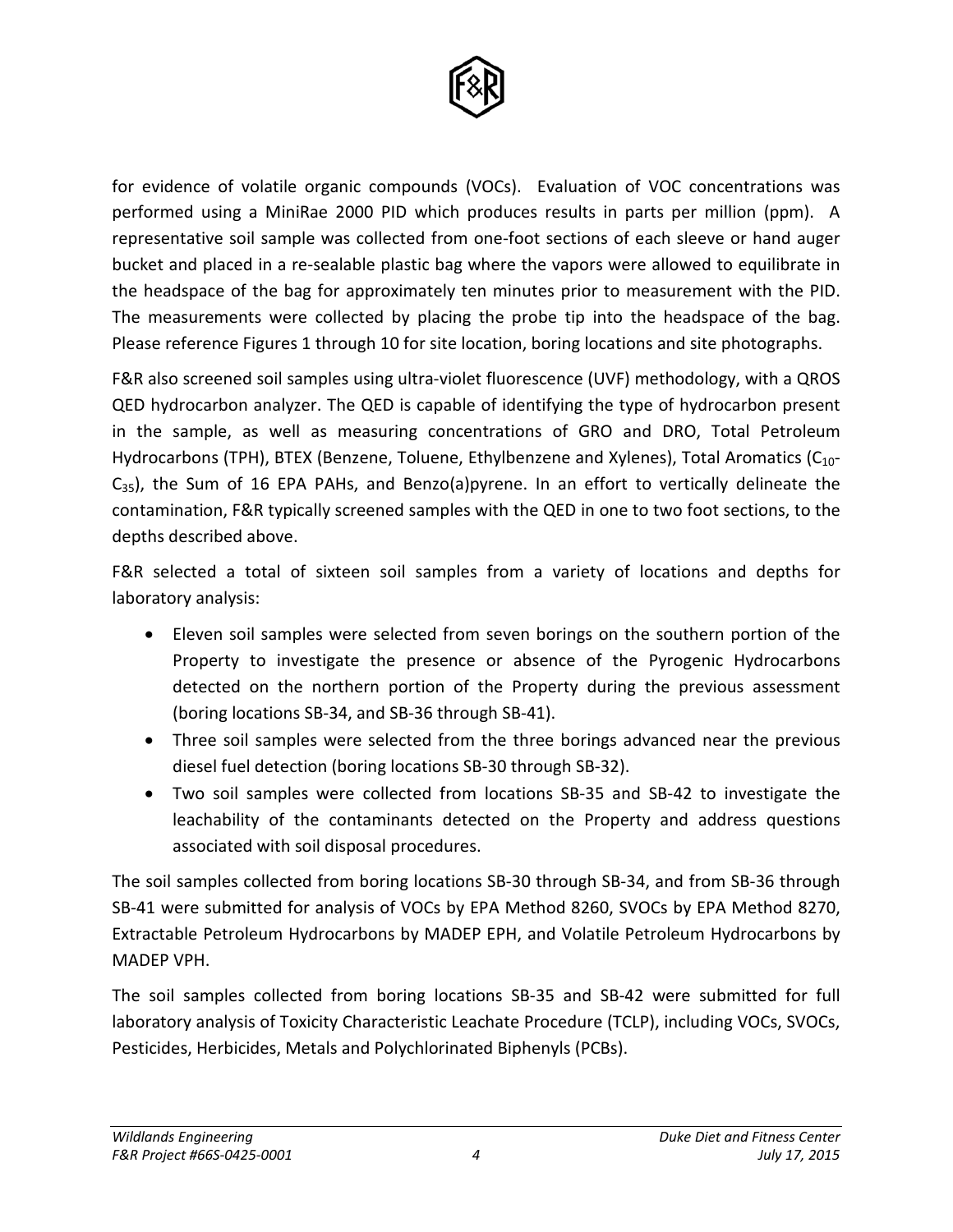

The samples were collected in laboratory-supplied sample containers, placed in a cooler with ice, and delivered by courier to Prism Laboratories in Charlotte, North Carolina following standard chain-of-custody procedures.

# **RESULTS OF SOIL ASSESSMENT**

Subsurface conditions from existing ground surface to boring termination primarily included various layers of dry to moist, gray to brown fine sandy silt (USCS – ML) from ground surface to an average depth of approximately 2.5 feet, and orange-brown sandy silty clay (USCS – CL) from 2.5 feet bgs to boring termination (8 to 10 feet bgs).

Petroleum odors were generally not observed during field screening or sample collection activities. However, strong petroleum odors were detected at Boring SB-31 from 5 to 6 feet bgs. PID readings on the samples collected during the field screening generally ranged from 0.2 ppm to 1.7 ppm, with no obvious odors noted. However, the PID reading at Boring SB-31 from 5-6 feet bgs was 2.5 ppm, with a petroleum odor noted. See the attached boring logs for a summary of soil descriptions and PID readings.

In 6 of the 37 samples analyzed during the UVF field screening activities, the QED identified Pyrogenic Hydrocarbons as the contaminant in the soil samples. Pyrogenic Hydrocarbons are generated during combustion of various materials, including wood, oil, coal, etc. TPH concentrations detected by the QED in these samples generally ranged from 0.14 to 58.5 mg/kg Diesel Range Organics (DRO).

Very Degraded Petroleum Hydrocarbons were identified in 23 of the 37 samples analyzed by the QED, with TPH concentrations ranging from < 0.53 to 44.5 mg/kg DRO.

Degraded Fuel was identified in 7 of the 37 samples (with TPH concentrations ranging from 3.1 to 128.5 mg/kg), with Petroleum Hydrocarbons Not Detected in one of the samples. See the attached Table 1 for a summary of the QED results, and the attached QED analytical data for the hydrocarbon fingerprint information.

The laboratory analytical results detected several SVOCs at concentrations above the laboratory method detection limit (MDL): Anthracene, Benzo(k)fluoranthene, m- and p-Cresol, Chrysene, Dibenz(a,h)anthracene, Fluoranthene, Fluorene, Indeno(1,2,3-cd)pyrene, Phenanthrene and Pyrene. These compounds were identified in 10 of the 14 samples submitted.

The following PAHs were detected at concentrations above their respective Residential and/or Protection of Groundwater Preliminary Soil Remediation Goals (PSRGs) established by the Inactive Hazardous Sites Branch (IHSB) in March 2015: Benzo(a)anthracene, Benzo(a)pyrene,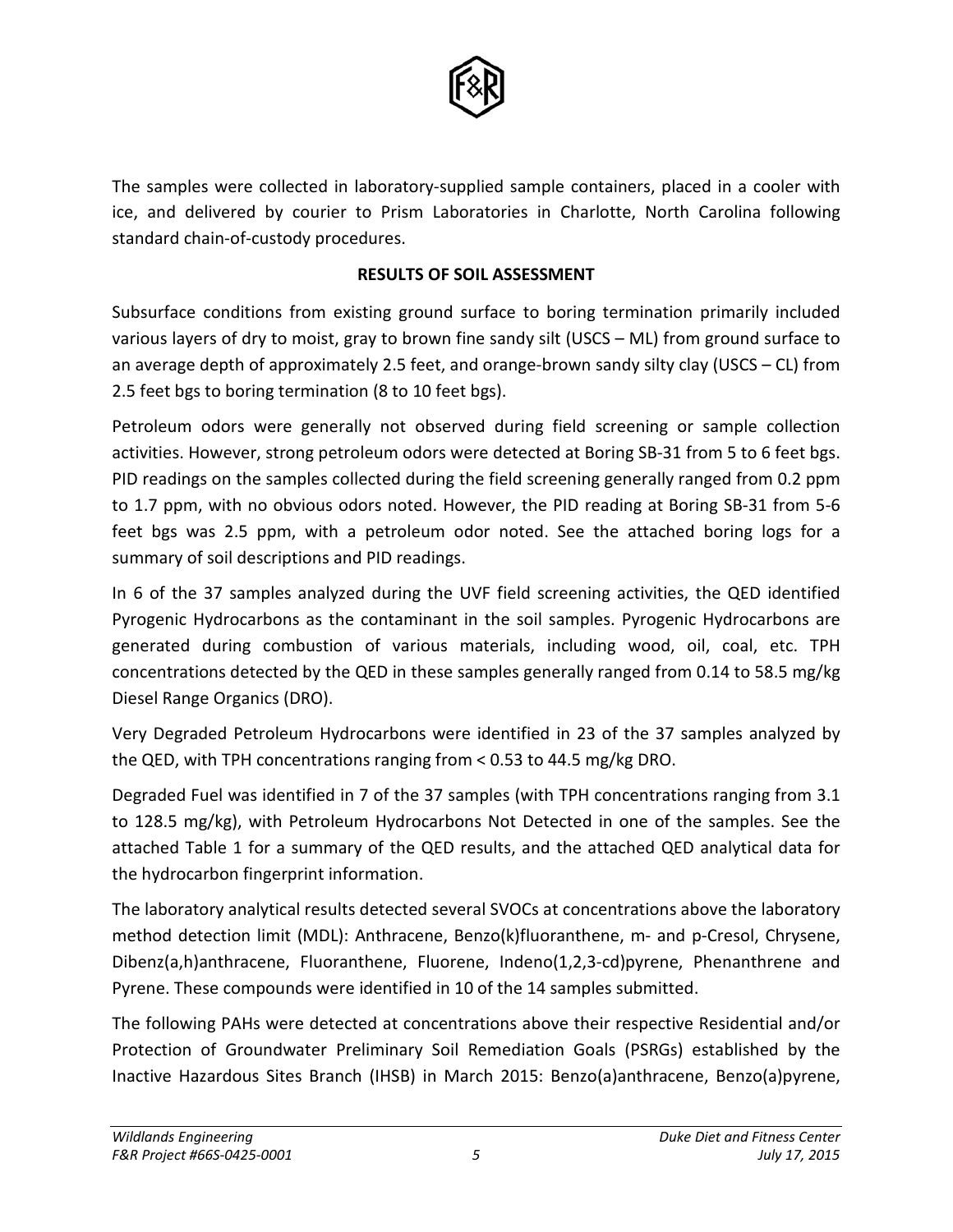

Benzo(b)fluoranthene, Benzo(g,h,i)perylene, Dibenzo(a,h)anthracene, Indeno(1,2,3-cd)pyrene and Phenanthrene.

F&R notes that there are no current IHSB Residential or Industrial PSRG standards for  $Benzo(g,h,i)$  perylene and Phenanthrene. Therefore, any concentration of these compounds detected above their Method Detection Limit (MDL) is considered an exceedance of the standard. However, the concentrations of Benzo( $g,h,i$ ) perylene and Phenanthrene were detected below their IHSB Protection of Groundwater PSRGs.

In addition, Benzo(a)pyrene was detected above its IHSB Industrial PSRG in Sample SB-32 (2-3 feet bgs), SB-37 (0-2 feet bgs), SB-40 (0-2 feet bgs), and SB-41 (0-2 feet bgs).

Laboratory analysis also detected the presence of Acetone in several of the samples submitted. The concentrations of Acetone were detected at levels below its IHSB Residential and Protection of Groundwater PSRGs. Acetone is a common laboratory contaminant and is frequently detected in volatiles analysis due to its wide-spread use for sample extraction and equipment cleaning. No other VOCs were detected.

In addition,  $C_9 - C_{18}$  Aliphatics,  $C_{19} - C_{36}$  Aliphatics and  $C_{11} - C_{22}$  Aromatics were detected above the laboratory MDL in several of the samples submitted.  $C_{19}-C_{36}$  Aromatics were detected at concentrations exceeding the IHSB Residential and Industrial PSRGs in eight of the samples submitted.

TCLP analysis did not detect VOCs, SVOCs, Metals, Pesticides, Herbicides or PCBs in the two samples submitted.

A summary of the soil laboratory analytical results are presented in Table 2. The laboratory analytical results and chain-of-custody form are also attached.

# **GROUNDWATER ASSESSMENT ACTIVITIES**

Upon completion of soil assessment activities, F&R continued to advance five of the borings (SB-30 through SB-35) at the Site in order to obtain groundwater samples. In addition, F&R collected a groundwater sample from the existing monitoring well in the parking lot near the southeastern corner of the structure.

Groundwater samples were collected from boring locations SB-30 through SB-32 in an attempt to determine if the possible diesel release had impacted the groundwater at the Property. The groundwater sample collected from boring location SB-33 was intended to further assess the GRO detection near the northeastern corner of the building. Groundwater samples were collected from boring location SB-34 and the existing permanent monitoring well at the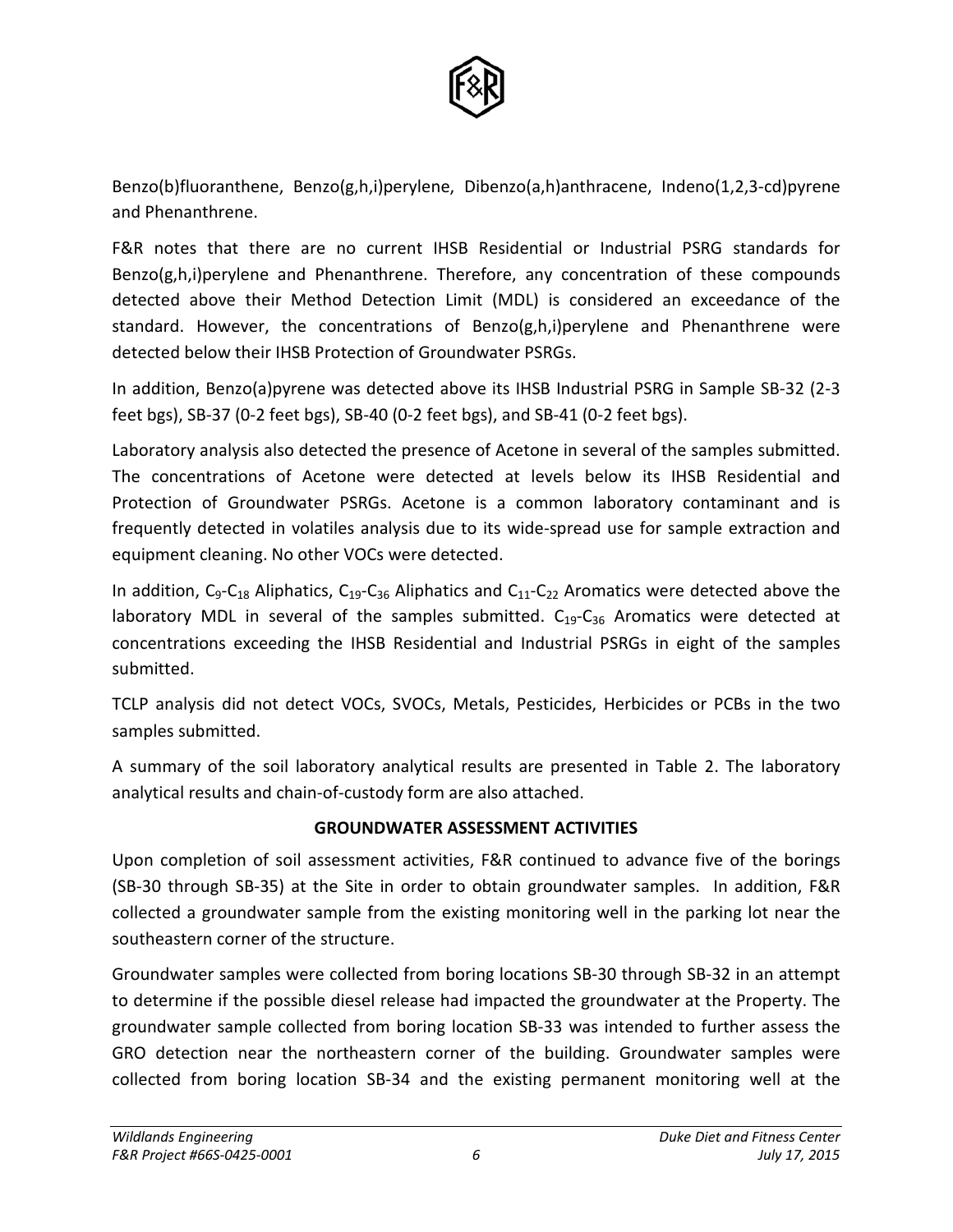

southeastern corner of the Property to determine if off-site releases were impacting the groundwater at the Property. Finally, one groundwater sample was collected from boring location SB-35 to determine if the presumed asphalt contamination (SVOCs above Industrial PSRG standards) had affected groundwater quality.

The borings were advanced using direct-push techniques (GeoProbe) at the approximate locations shown in Figure 3, and generally to a depth of at least 2 feet below the observed groundwater table in order to provide an adequate volume of groundwater for sample collection. In order to sample the groundwater, a temporary monitoring well (TMW) was constructed at each location. Filter sand was placed in the annulus surrounding a 1-inch screened PVC pipe, followed by hydrated bentonite to ground surface, in order to seal the annulus of the boring.

On June 29, 2015, groundwater was recovered from boring locations SB-32 through SB-35 through the use of a peristaltic pump and polyethylene tubing. Prior to groundwater sample collection, three well volumes of water were purged in order to collect a fresh, representative groundwater sample.

F&R notes that dense Triassic soils were encountered at boring locations SB-30 and SB-31. The temporary monitoring wells at these locations were observed to be either dry or recharged slowly. Due to these conditions, the TMWs at SB-30 and SB-31 were removed, and were reinstalled in offset borings advanced approximately 15 feet north of SB-30 and SB-31 in an effort to collect groundwater samples. These offset TMWs were allowed to recharge until July 1, 2015, when F&R returned to the site to obtain groundwater samples using clean bailers. F&R was able to obtain groundwater from the SB-31 offset; however, the recharge in the SB-30 offset remained slow.

After the groundwater samples were collected, the borings were backfilled with bentonite chips.

F&R submitted the groundwater samples for laboratory analysis of VOCs by EPA Method 8260, SVOCs by EPA Method 8270, and MADEP VPH and EPH. The groundwater samples were collected in laboratory-supplied containers, placed in a cooler with ice, and delivered by courier to Prism Laboratories in Charlotte, North Carolina following standard chain-of custody procedures. Due to the slow recharge at SB-30, the TMW only produced enough groundwater volume sufficient for VOC analysis (EPA 8260).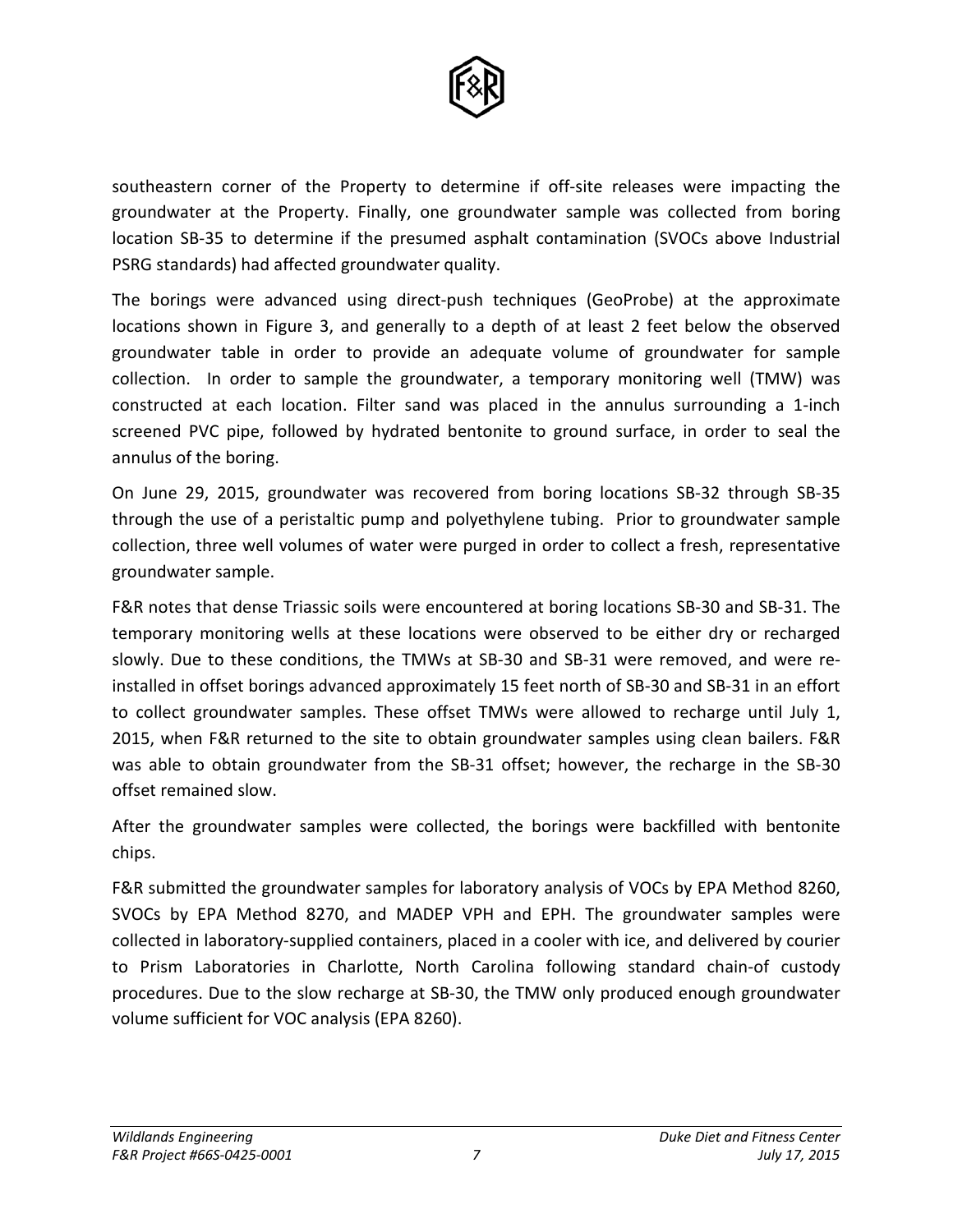

#### **RESULTS OF GROUNDWATER ASSESSMENT**

Groundwater was encountered at depths ranging from 6 to 10 feet bgs at SB-30, SB-31, SB-32, SB-33, SB-35 and SB-35.

The laboratory analysis detected chlorinated solvents in the samples collected from locations SB-32, SB-33 and the existing monitoring well (1,1-Dichloroethane (DCA), 1,1-Dichloroethylene (DCE), and Vinyl chloride). The concentration of DCA was above the laboratory MDL, but below its NCAC 2L Groundwater Quality Standards (GWQS). The concentrations of DCE and Vinyl chloride detected at SB-33 were above the 2L GWQS, but below the NCAC 2L Gross Contaminant Level (GCL). Acetone was also detected in several of the samples, but is likely an artifact of the laboratory analysis.

In addition, laboratory analysis detected several SVOCs above laboratory MDL, including Benzoic acid at SB-31, and Diethyl phthalate and Di-n-butyl phthalate at SB-34.

Concentrations of  $C_{19}-C_{36}$  Aromatics and  $C_{9}-C_{12}$  Aliphatics were detected in the groundwater samples collected from boring locations SB-33 and SB-34, respectively.

A summary of the groundwater laboratory analytical results are presented in Table 3. The laboratory analytical results and chain-of-custody form are also attached.

# **SUMMARY**

F&R has completed an Additional Soil and Groundwater Assessment at the Duke Diet and Fitness Center. Based on the results of our field exploration and laboratory analytical results for the collected soil samples, several areas of contamination are apparent on the Property:

*Asphalt Debris Pile and Associated Impacted Soils*: F&R estimates that an area of approximately 10,300 square feet has been negatively impacted by the asphalt pile, inclusive of boring locations TW-2, SB-2, SB-14, SB-24, and TW-7. In this area, SVOCs (primarily PAHs) were detected at levels exceeding IHSB Industrial PSRGs. Based on the QED and laboratory results, asphalt-impacted soils generally appeared to exist within the top two feet of ground surface; however, a smaller quantity of impacted soils may be present to a depth of 4 feet bgs in the vicinity of SB-14. With an estimated area of approximately 10,300 square feet and a depth of 2 feet, an estimated 20,600 cubic feet (or 762 cubic yards) of asphalt-impacted soils may be present in the vicinity of the asphalt debris pile. Assuming 120 pounds per cubic foot, 1,250 tons of soil have been impacted by the asphalt pile. As previously mentioned, Brown and Caldwell reported the asphalt debris pile to contain approximately 473 cubic yards of material.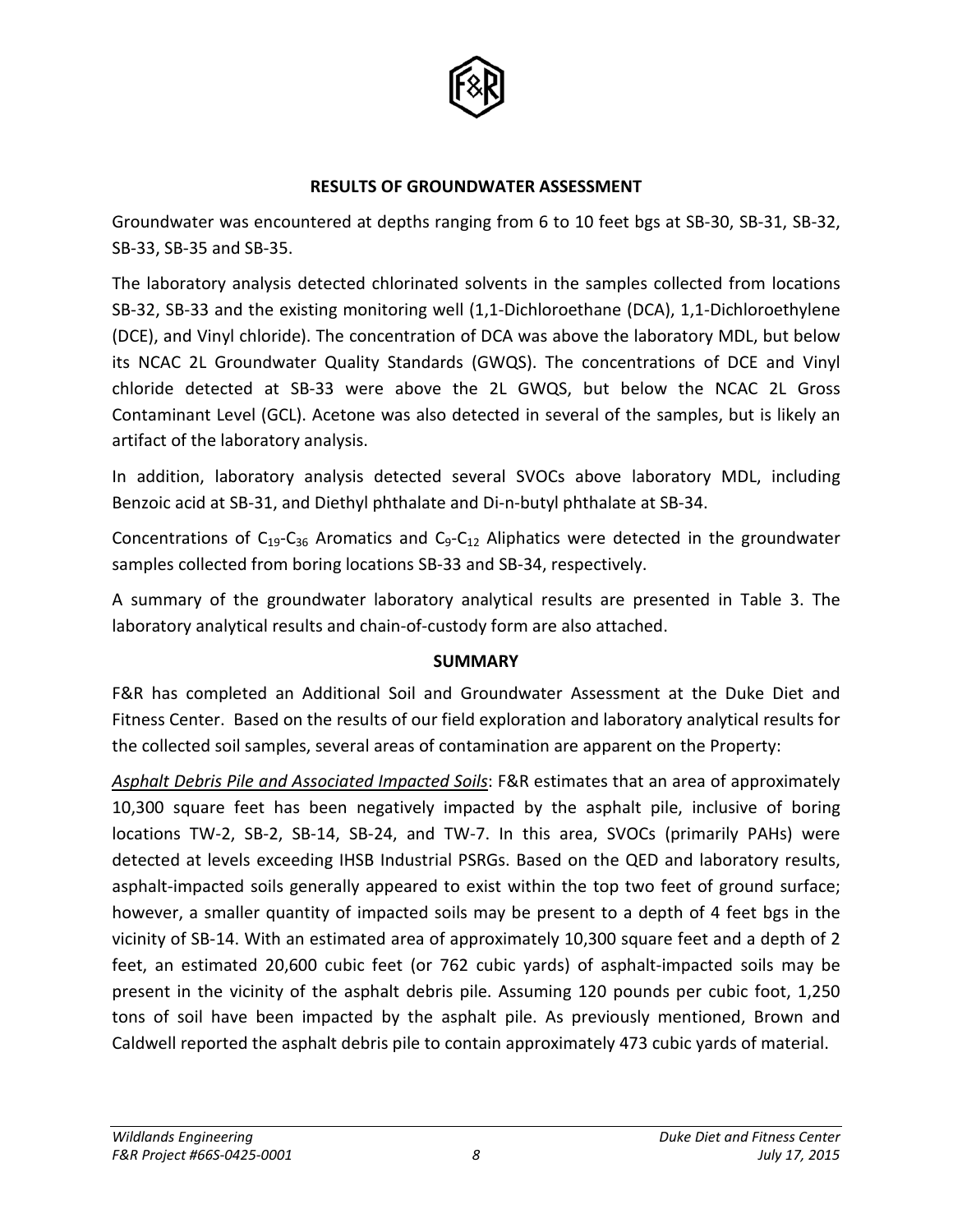

*Site-wide PAH Contamination*: PAHs commonly associated with combustion were detected on the southern portion of the Property (south of the building). In addition, the QED Hydrocarbon Analyzer identified Pyrogenic Hydrocarbons and Very Degraded Petroleum Hydrocarbons in the samples collected on the southern portion of the site. According to Mr. Colin Green of QROS, the manufacturer of the QED, hydrocarbons produced during combustion may be identified by the QED as Very Degraded Petroleum Hydrocarbons, and are typically encountered in urban areas.

Based upon this information, F&R believes the widespread detection of PAHs in the surficial soils across the site may be due to the location of the Property in a historically developed, urban area. Factors contributing to the Pyrogenic Hydrocarbons and PAHs on the northern portion of the Property may be a railroad track located east of the site, and an historic textile mill (Pearl Cotton Mill) located to the south beyond Trinity Avenue (that operated from 1892 until the 1950s). The Very Degraded Petroleum Hydrocarbons and the PAHs on the southern portion of the site may be attributable to vehicular emissions washing onto the Property from the atmosphere and/or the ground surface of the surrounding areas (such as the parking lot and/or West Trinity Avenue). At this time, the specific source of the PAHs detected throughout the Property cannot be determined; however, Mr. Green indicated that he has experienced similar results in other historically developed urban areas.

F&R estimates that approximately 170,000 square feet of the site may be impacted by the Pyrogenic Hydrocarbons and PAHs, with contaminated soils generally existing within the top two feet of ground surface (approximately 20,400 tons). In addition, it is apparent that several additional areas have been impacted to depths ranging from 2 to 5 feet bgs (approximately 2,120 tons). The northeastern portion and eastern edge of the Property do not appear to be impacted based upon data acquired from Borings SB-27, SB-28 and SB-34, which generally did not appear to contain PAHs or pyrogenic contamination.

*Diesel Contamination and Potential UST*: During the previous assessment, a vent pipe was observed adjacent to the northern elevation of the DDFC building, and a diesel release was detected at Boring SB-4 from 3-4 feet bgs. During the additional assessment, three borings (SB-30 through SB-32) were advanced north of the building in an effort to determine the extents of the diesel fuel release. Of these three additional borings, evidence of diesel was observed in SB-31, from 6-7 feet bgs. Laboratory analysis of groundwater samples obtained from these borings did not detect compounds associated with petroleum. Based on the laboratory analytical results and the field screening activities, F&R estimates approximately 2,500 SF of soil has been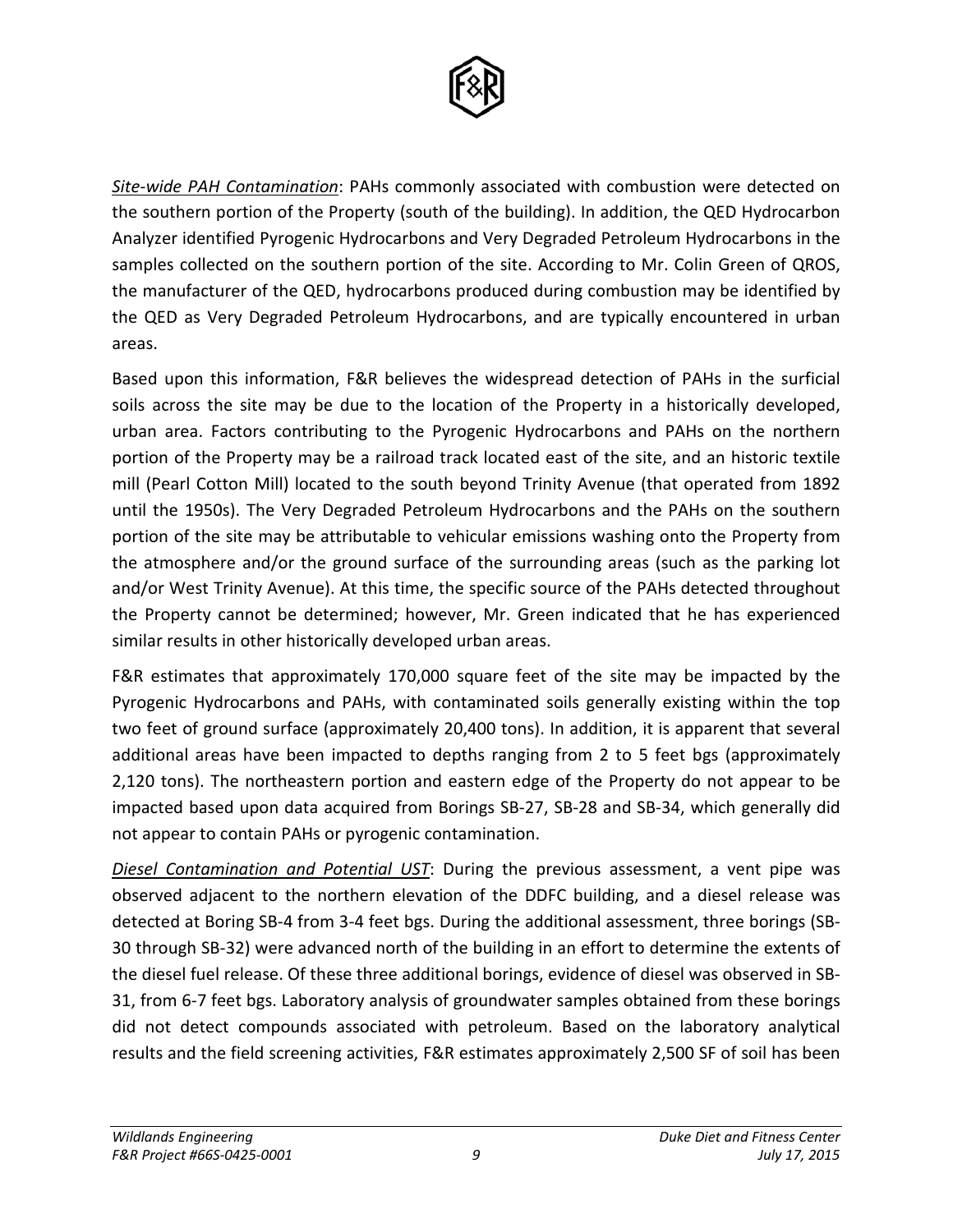

impacted, to a depth of approximately 7 feet bgs, which equates to approximately 463 cubic yards, or 750 tons.

*Gasoline (GRO) Detection:* F&R did not detect additional evidence of GRO in the soil samples collected in SB-33 near the previously advanced SB-29 where GRO was encountered. However, Degraded Fuel was identified by the QED at this location at a concentration of 128.5 mg/kg from 0-2 feet bgs. It is possible that a historical surface release of petroleum has occurred in this area.

In addition, the laboratory analysis of the two TCLP samples (SB-35 and SB-42) did not detect VOCs, SVOCs, Metals, Pesticides, Herbicides or PCBs. These samples were collected from areas of previously documented contamination (SB-35 was collected from the asphalt-impacted soils where compounds were at concentrations exceeding Industrial PSRG levels, and SB-42 was collected from an area of pyrogenic contamination). Therefore, it is unlikely that contaminants are present in these areas at levels above the Maximum Concentrations of Contaminants for Toxicity Characteristics established by the EPA in their *Hazardous Waste Characteristics* document (October 2009).

F&R notes that chlorinated solvents were detected in the groundwater samples collected from locations SB-32, SB-33 and the existing monitoring well. Based on conversations with Mr. Craig MacIntosh of NCDENR, the Scott & Roberts Dry Cleaner is located approximately 500 feet eastsoutheast of the Property and has been the subject of an extensive investigation associated with the release of several products, including chlorinated solvents, petroleum solvents, and diesel fuel. It is likely that the chlorinated solvents detected in these samples are associated with the Scott & Roberts Dry Cleaner. The groundwater samples submitted did not detect other compounds associated with the contaminants discovered on the Property. Therefore, it does not appear the asphalt pile, the Pyrogenic Hydrocarbons, or the on-site diesel release have impacted the groundwater at the Property.

# **CONCLUSIONS AND RECOMMENDATIONS**

Based on the results obtained during this assessment and existing site conditions, F&R has determined that soil contamination exists at the Property above IHSB Residential and/or Protection of Groundwater PSRGs. *F&R recommends this report be submitted to NCDENR IHSB for their review within 90 days (in accordance to North Carolina General Statute 130A-310.1*  **Paragraph B)**. Upon receipt, it is anticipated that NCDENR will issue a letter of acceptance for the reports, keep them on file and may require additional assessment or corrective action at the site in the vicinity of this investigation where exceedances for SVOCs and DRO were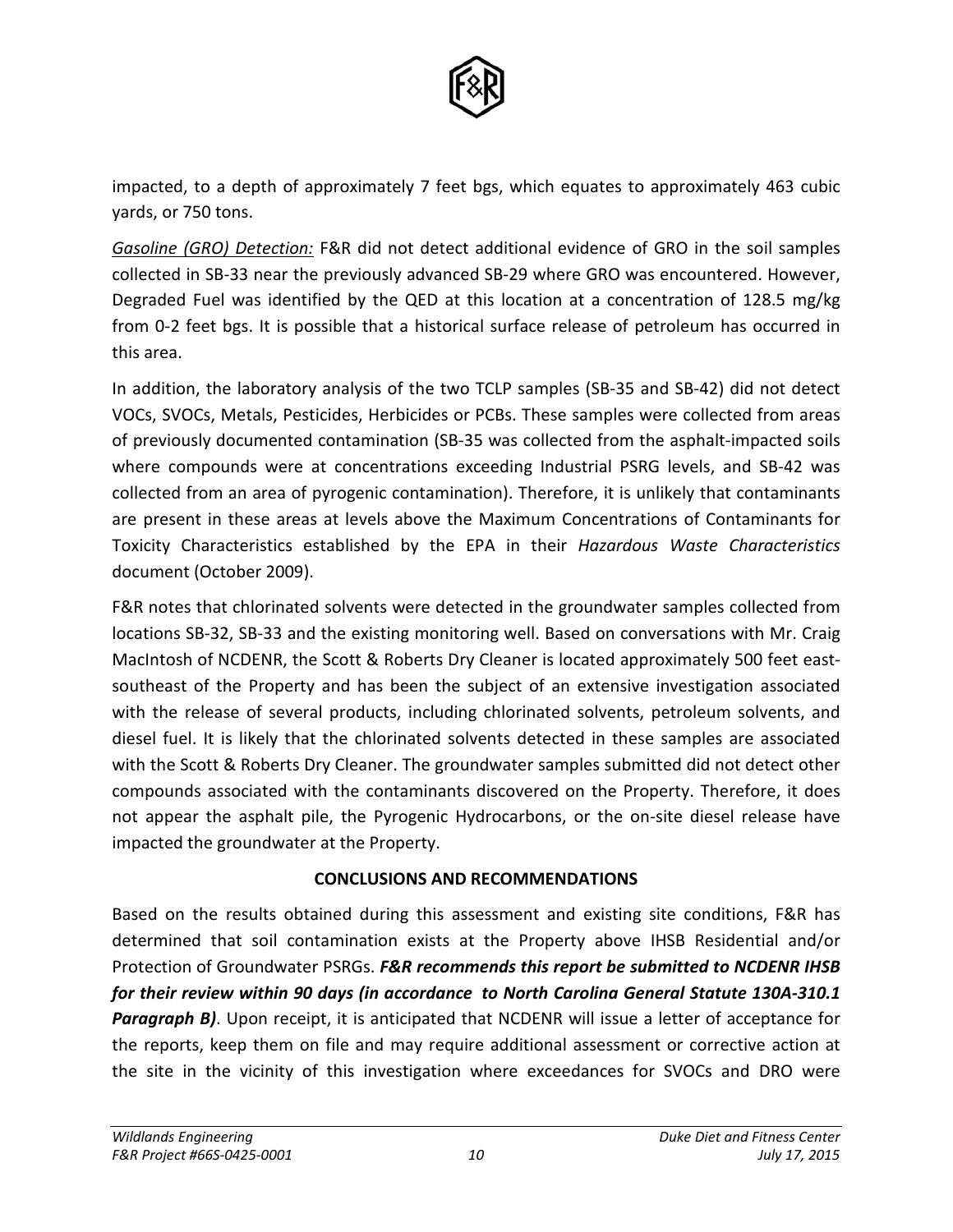

observed. Corrective action may include the excavation and disposal of soils in accordance with state regulations.

At the request of Wildlands Engineering, F&R contacted remediation contractors (A&D, CCI) to estimate a cost to remove the asphalt pile, and excavate and dispose of the soils contaminated by the PAHs, the asphalt pile, and the diesel release. F&R estimates that the majority of the contaminated areas will be remedied by excavating the top two feet of surficial soils, followed by additional excavation in isolated areas to remove impacted soils at lower depths. According to the quotes provided by the remediation contractors, daily rates for excavating and loading soils ranged from \$3,440 to \$3,850 per day. The costs to transport and dispose of the soils ranged from \$55.00 to \$68.00 per ton (\$74.52 to \$110.16 per cubic yard, assuming the soil density is 120 pounds per cubic foot). Using these estimated figures (and assuming three weeks of excavation activities), total costs to dispose of the Pyrogenic and PAH contaminated soils could range from approximately \$1.42 million to \$1.75 million. Based on our conversations with the remediation contractors, it is anticipated that the PAH contaminated soils will require disposal at a Subtitle D landfill. F&R has also included an estimate to excavate and remove a 1,500-gallon UST, and includes the disposal of 1,500 gallons of liquids, 100 gallons of sludges, and F&R's consulting fees. However, F&R notes that it is unknown if a UST is present at the Property. The below table provides an opinion of probable cost to perform the above activities:

| <b>Remedial Action</b>                                                                                                    | Quantity                      | Cost                       | <b>Subtotal</b>                  |
|---------------------------------------------------------------------------------------------------------------------------|-------------------------------|----------------------------|----------------------------------|
| Daily Equipment Fees                                                                                                      | 15 days                       | \$3,440 to \$3,850<br>/day | \$51,600 to \$57,750             |
| Removal and Disposal of Asphalt Pile at a Sub-<br>Title D Landfill                                                        | 473 tons                      | \$55 to \$68.5<br>/ton     | \$26,015 to<br>\$35,238.50       |
| Excavation and Disposal of Asphalt Debris,<br>and Asphalt, Diesel and PAH Contaminated<br>Soils at a Sub-Title D Landfill | 23,270 tons                   | \$55 to \$68<br>/ton       | \$1,279,850 to<br>\$1,593,995    |
| Excavation and Disposal of UST and Diesel<br>Fluids (if any)                                                              | 1,500-gallon UST<br>(assumed) | \$50,000                   | \$50,000                         |
| Consulting Fees<br>Oversight<br>of<br>F&R<br>and<br><b>Remedial Activities</b>                                            | 200 to 250 hours              | \$75 to \$90<br>/hour      | \$15,000 to \$22,500             |
|                                                                                                                           | Total                         |                            | \$1,422,465 to<br>\$1,759,483.50 |

# **Opinion of Probable Cost for Disposal at Sub-Title D Landfill**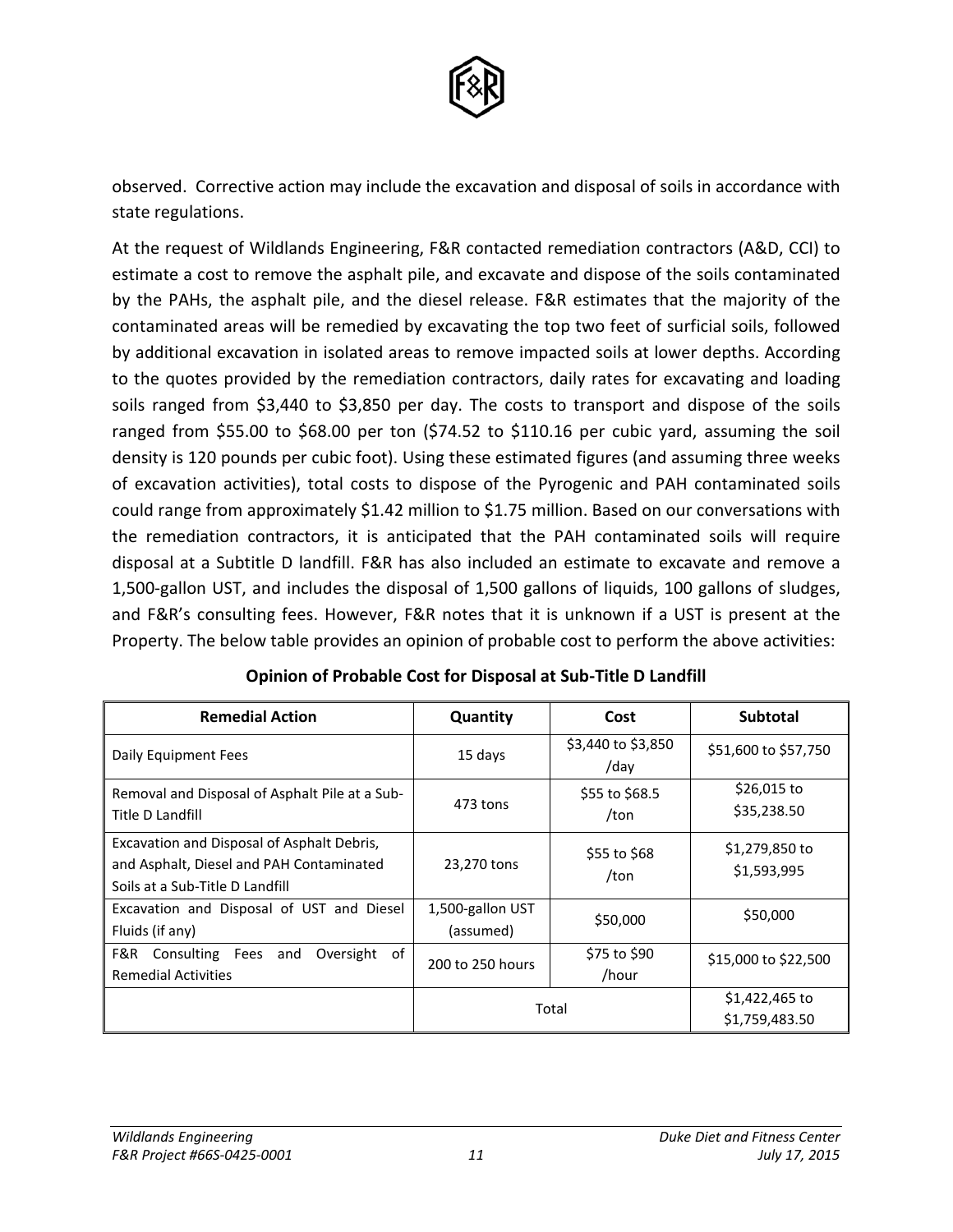

F&R notes that other disposal options may be available following regulatory review of this information. However, based upon F&R's research, the PAH-impacted soils may not be disposed of at a landfarm (which are permitted for disposal of petroleum contaminated soils only), or at a construction and demolition landfill (which do not accept contaminated materials).

#### **REPORT LIMITATIONS**

These services have been performed, under authorization of Wildlands Engineering, for specific application on this project. These services have been performed in accordance with generally accepted environmental and hydrogeological practices. No other warranty, expressed or implied, is made. As with any subsurface investigation, actual conditions exist only at the precise locations from which samples were taken. Certain inferences are based on the results of sampling and related testing to form a professional opinion of conditions in areas beyond those from which samples were taken. Our conclusions and recommendations are based upon information provided to us by others, our sampling and testing results, and our site observations. We have not verified the completeness or accuracy of the information provided by others, unless otherwise noted. Our observations are based upon conditions readily visible at the site at the time of our site visits.

Froehling & Robertson, Inc. by virtue of providing the services described in this report, does not assume the responsibility of the person(s) in charge of the site, or otherwise undertake responsibility for reporting to any local, state or federal public agencies any conditions at the site that may present a potential danger to public health, safety or the environment. In areas that require notification of local, state, or federal public agencies as required by law, it is the Client's responsibility to so notify.

The opinions of probable costs presented herein have been prepared for the exclusive use of our Client and their authorized agents for use on this specific project. In addition, the opinions of probable cost are estimates for planning purposes only, and should only be construed as preliminary in nature; actual costs most probably will vary. This report has been prepared based upon our experience within the environmental industry with projects of a similar scope of service. No other warranty, expressed or implied, is made.

This report should not be used for bidding purposes, and is not intended to replace competitive bidding by contractors who are qualified to perform the actual services discussed herein. Contract documents, consisting of detailed plans and specifications, should be prepared by specialists in the appropriate disciplines, for use in the solicitation of competitive bids and the